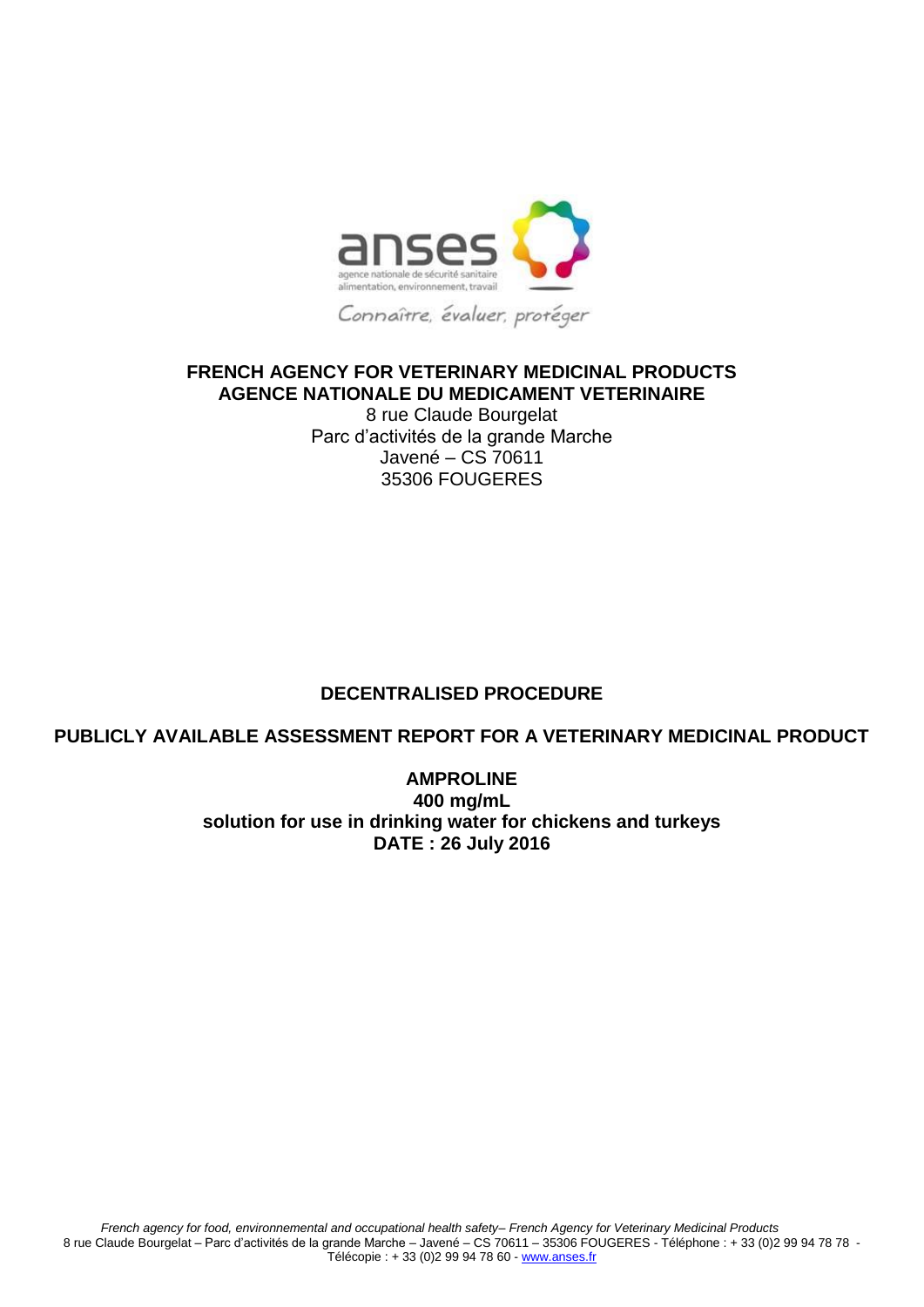## **PRODUCT SUMMARY**

| EU Procedure number                       | FR/V/0284/001/DC                                                                                |
|-------------------------------------------|-------------------------------------------------------------------------------------------------|
| Name, strength and<br>pharmaceutical form | <b>AMPROLINE</b><br>400 mg/mL<br>solution for use in drinking water for chickens<br>and turkeys |
| Applicant                                 | <b>QALIAN</b><br><b>34 RUE JEAN MONNET</b><br>BP 20341<br>49503 SEGRE CEDEX                     |
| Active substance(s)                       | Amprolium (as hydrochloride)                                                                    |
| <b>ATC Vetcode</b>                        | QP51AX09                                                                                        |
| Target species                            | Chickens (broilers, pullets, layers and breeder<br>hens)<br><b>Turkeys</b>                      |
| Indication for use                        | Treatment of intestinal coccidiosis caused by<br>Eimeria spp susceptible to amprolium           |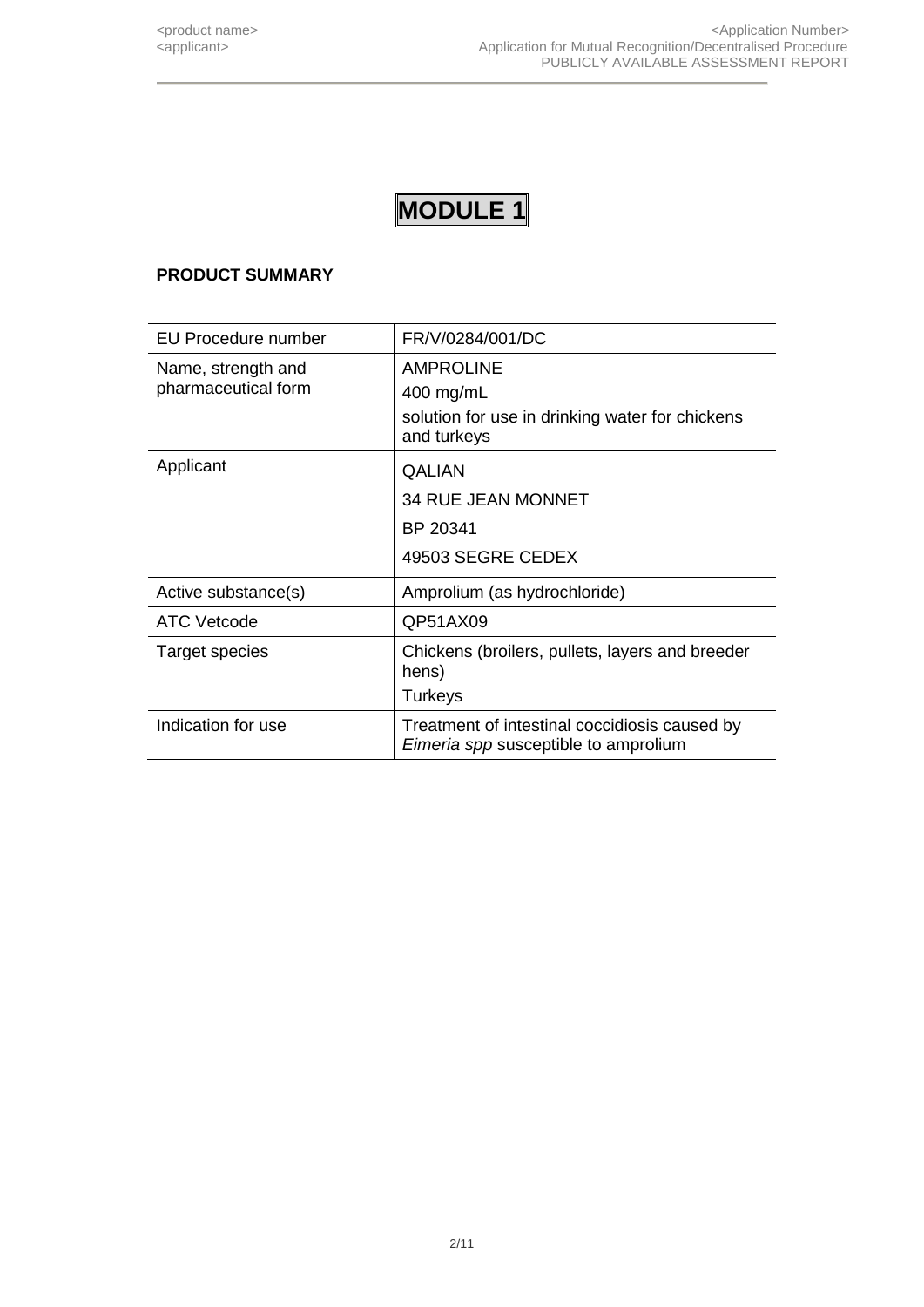The Summary of Product Characteristics (SPC) for this product is available on the website <http://mri.medagencies.org/veterinary/>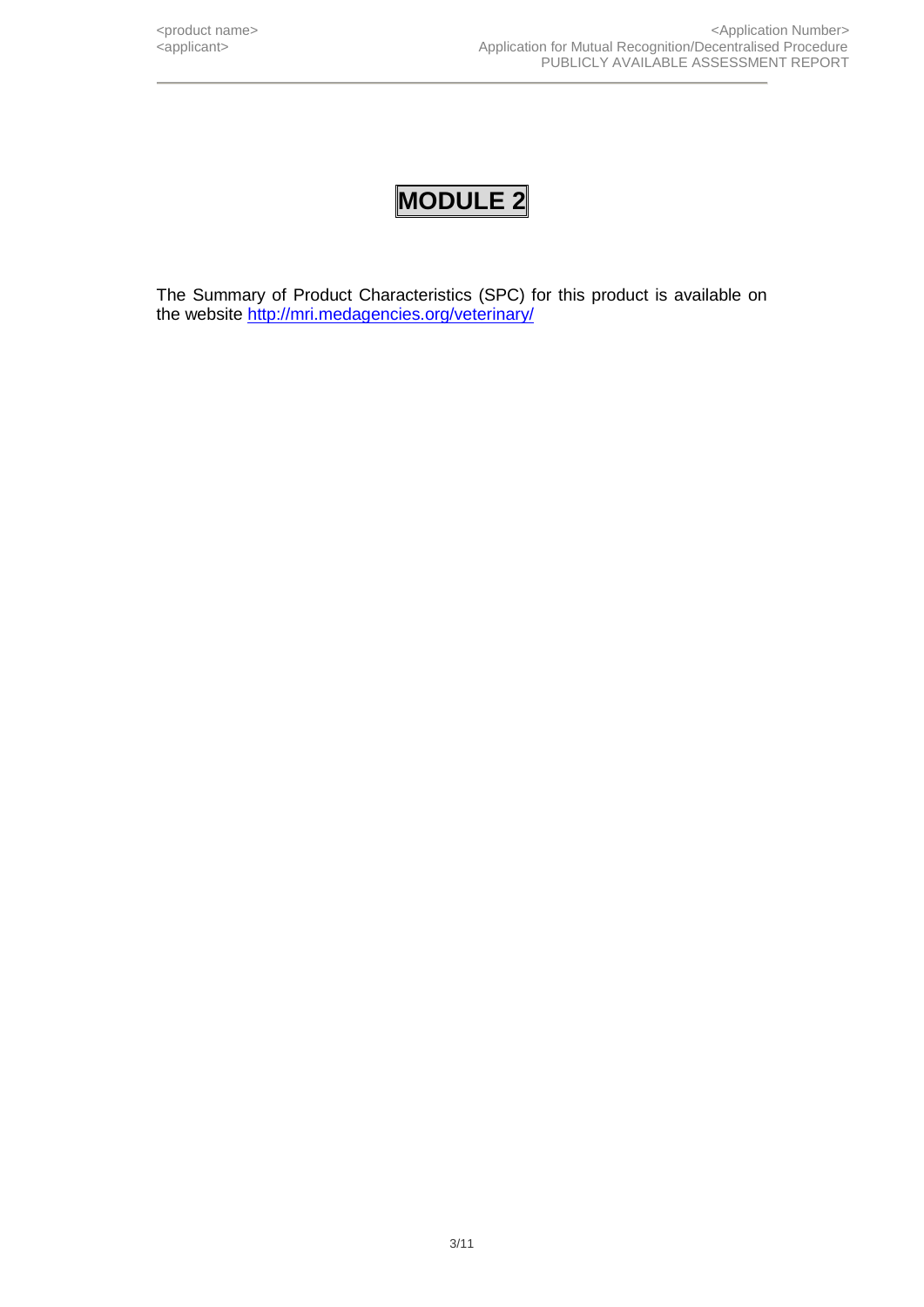## **PUBLIC ASSESSMENT REPORT**

| Legal basis of original<br>application                           | Hybrid application in accordance with Article<br>13(3) of Directive 2001/82/EC as amended. |
|------------------------------------------------------------------|--------------------------------------------------------------------------------------------|
| Date of completion of the<br>original decentralised<br>procedure | 25/01/2016                                                                                 |
| <b>Concerned Member States for</b><br>original procedure         | $ES - IT - PL - PT - UK$                                                                   |

## **I. SCIENTIFIC OVERVIEW**

*For public assessment reports for the first authorisation in a range:* 

The product is produced and controlled using validated methods and tests, which ensure the consistency of the product released on the market.

It has been shown that the product can be safely used in the target species. The product is safe for the user, the consumer of foodstuffs from treated animals and for the environment, when used as recommended. Suitable warnings and precautions are indicated in the SPC.

The efficacy of the product was demonstrated according to the claims made in the SPC.

The efficacy claims for this product are equivalent to those of the reference products

The overall risk/benefit analysis is in favour of granting a marketing authorisation.

## **II. QUALITY ASPECTS**

## *A. Composition*

The product contains 452 mg of amprolium hydrochloride per mL and excipients sorbic acid and purified water.

The container/closure system is composed of opaque, rectangular, white can of 100 mL, 1L and 5 L, made of polyethylene, closed with a white cap made of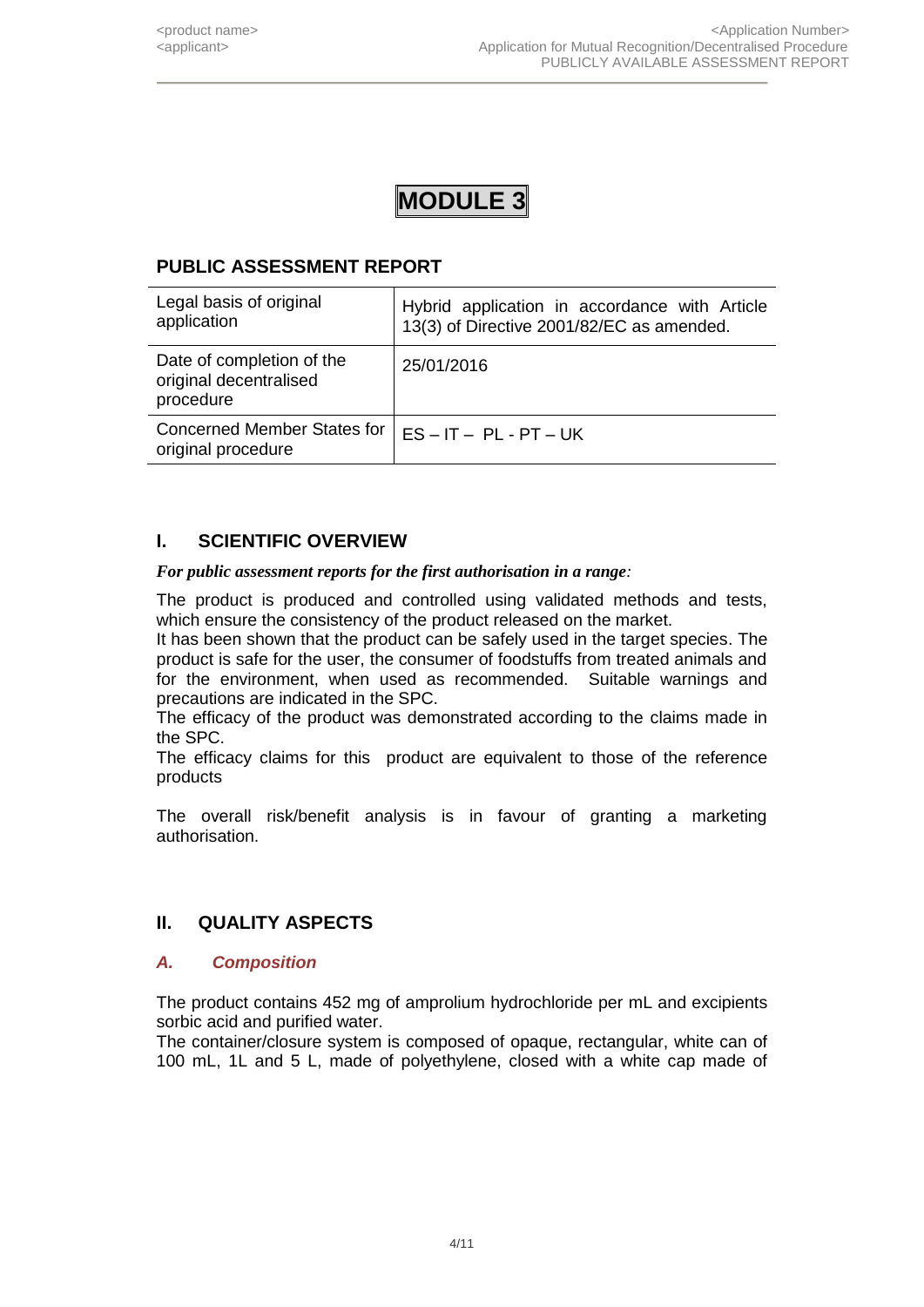polyethylene. The particulars of the containers and controls performed are provided and conform to the regulation.

The product is an established pharmaceutical form and its development is adequately described in accordance with the relevant European guidelines.

## *B. Method of Preparation of the Product*

The product is manufactured using conventional manufacturing techniques. Process validation for full-scale batches will be performed post-authorisation*.*

#### *C. Control of Starting Materials*

The active substance is amprolium hydrochloride, an established substance described in the British Veterinary Pharmacopoeia. The active substance is manufactured in accordance with the principles of good manufacturing practice. The active substance specification is considered adequate to control the quality of the material. Batch analytical data demonstrating compliance with this specification have been provided.

#### *D. Specific Measures concerning the Prevention of the Transmission of Animal Spongiform Encephalopathies*

There are no substances within the scope of the TSE Guideline present or used in the manufacture of this product*.*

#### *E. Control on intermediate products*

Not applicable.

#### *F. Control Tests on the Finished Product*

The finished product specification controls the relevant parameters for the pharmaceutical form. The tests in the specification, and their limits, have been justified and are considered appropriate to adequately control the quality of the product.

Satisfactory validation data for the analytical methods have been provided.

Batch analytical data from the proposed production site have been provided demonstrating compliance with the specification.

#### *G. Stability*

Stability data on the active substance have been provided in accordance with applicable European guidelines, demonstrating the stability of the active substance when stored under the approved conditions.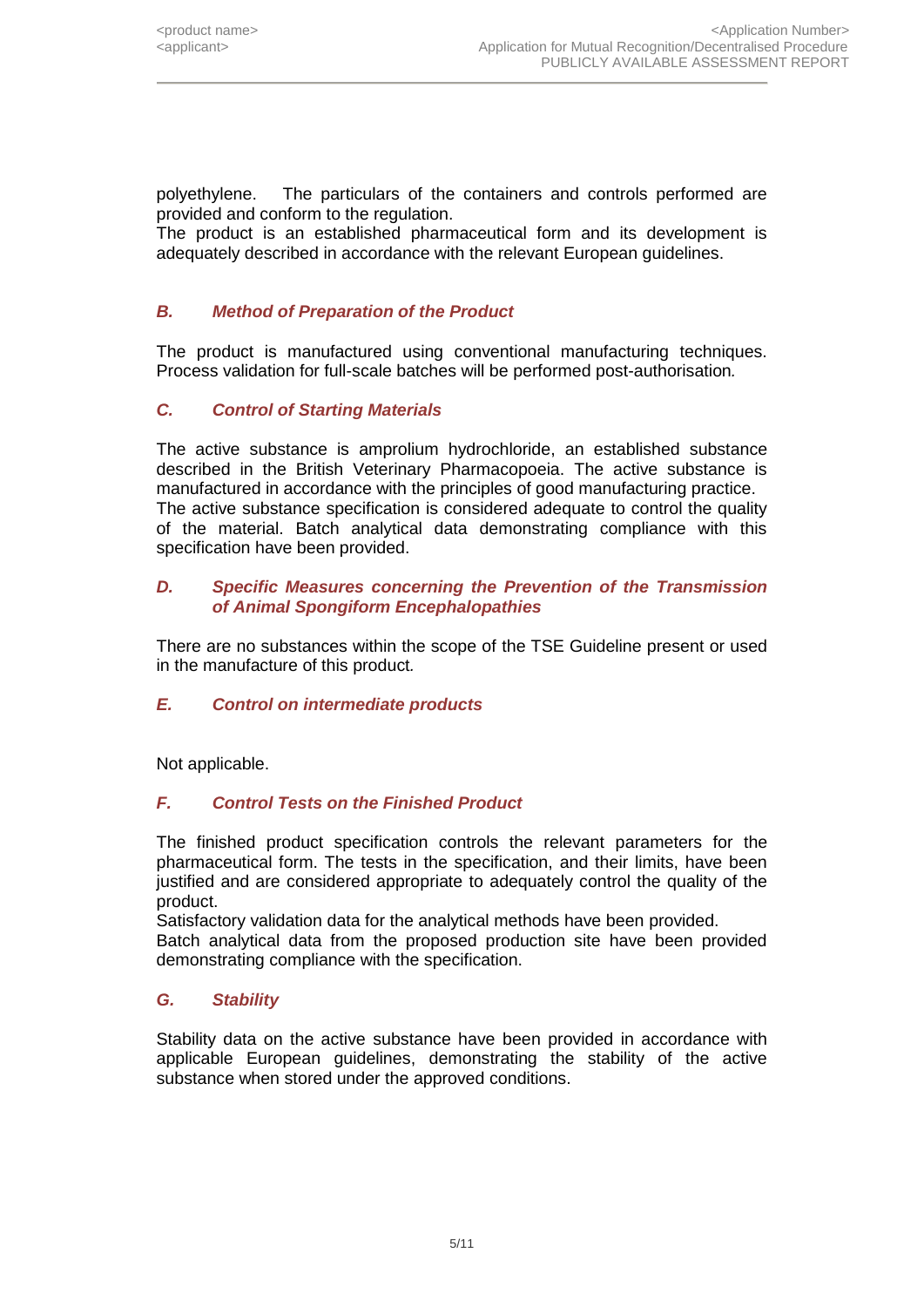Stability data on the finished product have been provided in accordance with applicable European guidelines, demonstrating the stability of the product throughout its shelf life when stored under the approved conditions. An in-use shelf-life as detailed in the SPC has been supported by appropriate data,as well a shelf-life after dilution.

#### *H. Genetically Modified Organisms Not applicable.*

## *J. Other Information*

*Not applicable.*

## **III. SAFETY AND RESIDUES ASSESSMENT (PHARMACO-TOXICOLOGICAL)**

## *III.A Safety Testing*

#### *Pharmacological Studies*

This application is submitted in agreement with the Article 13(3), as hybrid application since the test and reference product NEMAPROL 10.6% ORAL SOLUTION differ by a change in strength (quantitative change of the active substance).

Based on information provided in support of this application, it is accepted that the test product is bioequivalent to the reference product.

The pharmacological aspects of this product are identical to the reference product.

#### *Toxicological Studies*

As this is an hybrid application according to Article 13 (3), and bioequivalence with a reference product has been demonstrated, results of toxicological tests are not required.

The toxicological aspects of this product are identical to the reference product.

#### *Observations in Humans*

The applicant has provided bibliographical data which show that amprolium may act as a sensitiser in susceptible persons although this phenomenon was only rarely reported and only in case of massive exposure to amprolium.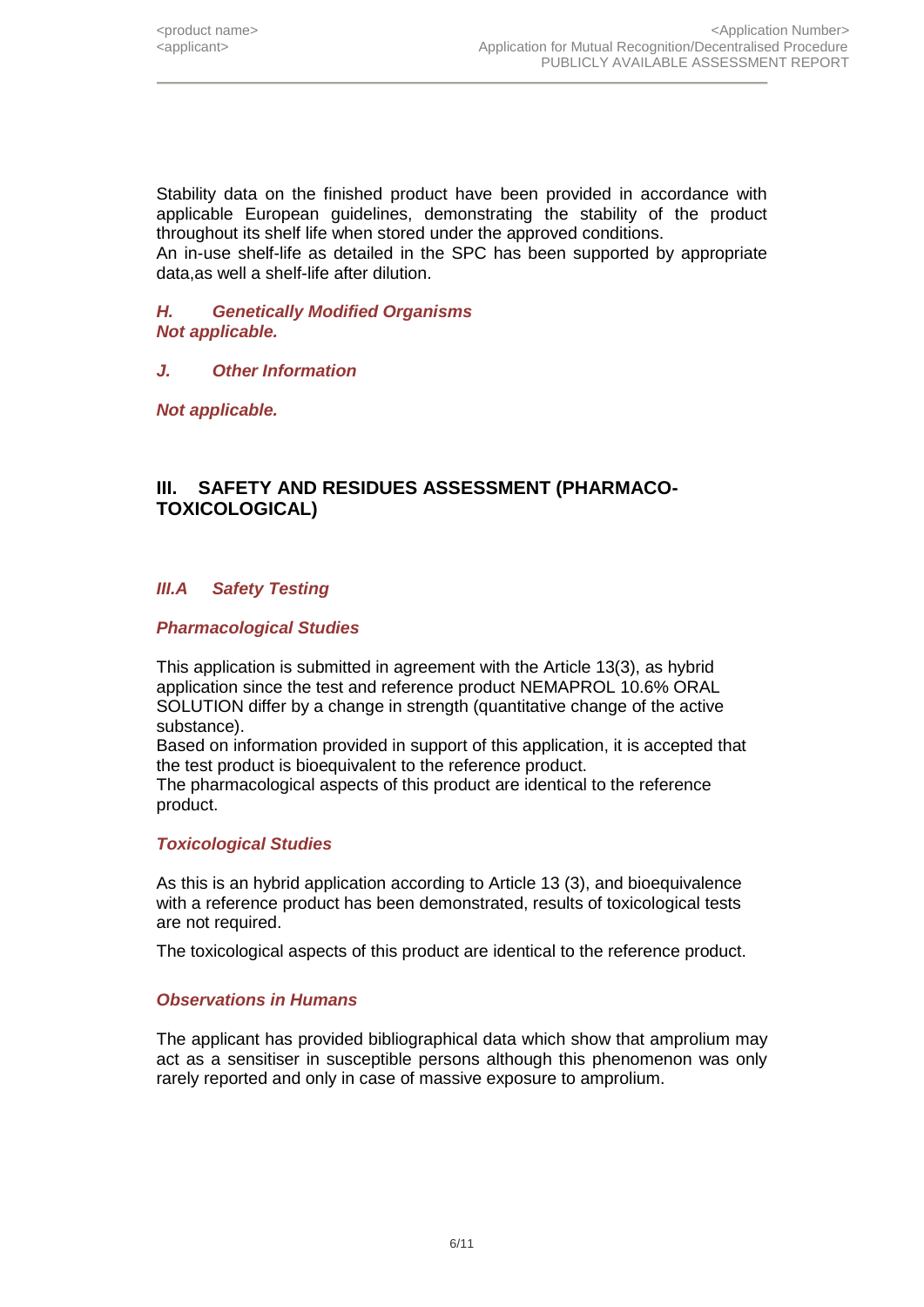From MRL assessment, a toxicological ADI of 100 µg/kg (6 mg/person for a 60 kg adult) was established.

#### *User Safety*

The applicant has provided a user safety assessment in compliance with the relevant guideline which shows that the user's safety can be considered as good when the product is used as directed.

Warnings and precautions as listed on the product literature are adequate to ensure safety to users of the product.

#### *Ecotoxicity*

The applicant provided a phase I and a phase II environmental risk assessment in compliance with the relevant guidelines. The assessment concluded that amprolium is a persistent molecule in soils, is neither bioaccumulative nor toxic.

Warnings and precautions as listed on the product literature are adequate to ensure safety to the environment when the product is used as directed.

#### *III.B Residues documentation*

#### *Residue Studies*

The oral test solution and the reference product NEMAPROL can be considered bioequivalent. Thus, no specific residue studies with AMPROLINE 40% are required.

#### *MRLs*

#### *a. Active substance*

Amprolium is listed in Table 1 of MRL Regulation 470/2009. MRLs are listed below:

| <b>Marker</b><br>residue | Animal<br>species | <b>MRL</b> | Target<br>tissues | Other provisions  | Therapeutic<br>classification |
|--------------------------|-------------------|------------|-------------------|-------------------|-------------------------------|
| <b>Not</b>               | <b>Poultry</b>    | MRL<br>No. | <b>Not</b>        | For oral use only | Anti-infectious               |
| applicable               |                   | required   | applicable        |                   | agents/Antibiotics            |
|                          | <b>Excipients</b> |            |                   |                   |                               |

The MRL status of the excipient of the product AMPROLINE 400 mg/mL is indicated in the following table.

| Excipient   | <b>MRL</b> status        |
|-------------|--------------------------|
| Sorbic acid | Table 1, no MRL required |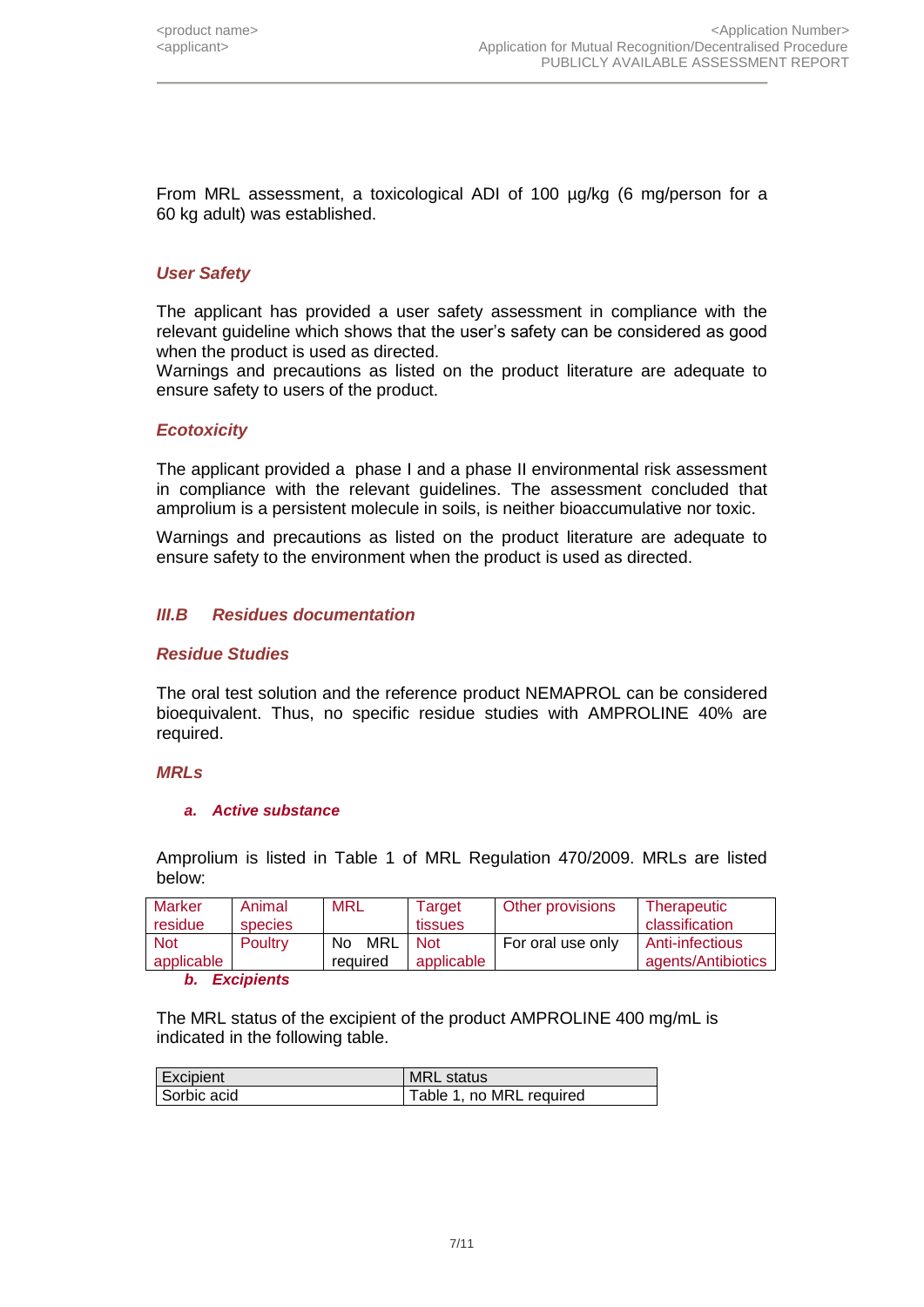## *Withdrawal Periods*

The withdrawal periods agreed for the reference product can be applied to the AMPROLINE 40%, as follows:

| <b>Species</b> | <b>Tissues</b> | <b>Withdrawal periods</b> |
|----------------|----------------|---------------------------|
| <b>Chicken</b> | Meat & offal   | Zero days                 |
|                | Eggs           | Zero days                 |

## **IV. CLINICAL ASSESSMENT (EFFICACY)**

#### *For generics, insert in the relevant sections as appropriate:*

As this is a generic hybrid application according to Article 13, and bioequivalence with the reference product has been demonstrated, efficacy studies are not required. The efficacy claims for this product are equivalent to those of the reference product.

#### *IV.A Pre-Clinical Studies*

#### *Tolerance in the Target Species of Animals*

Due to the nature of the application no tolerance studies were required. The bioequivalence is established between the test product and the reference one, the toxicological profile of both products is expected to be similar in target species.

The product literature accurately reflects the type and incidence of adverse effects which might be expected.

#### *Resistance*

An update on parasitic resistance of amprolium based on published literature has been provided. Adequate warnings and precautions appear on the product literature.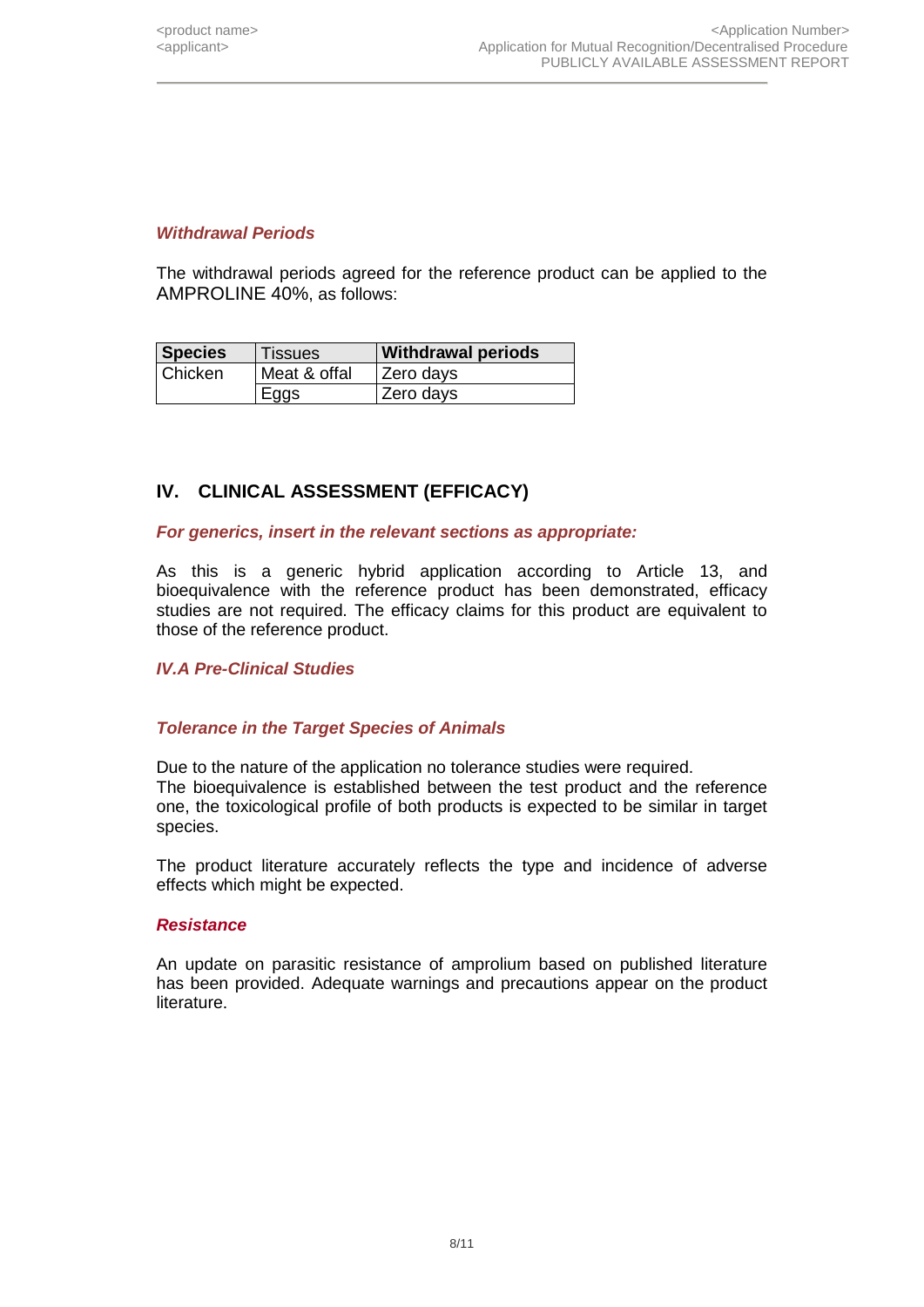## *IV.B Clinical Studies*

Considering that the test and reference product can be considered as bioequivalent, no specific clinical data are required to demonstrate equivalent efficacy and benefits.

## **V. OVERALL CONCLUSION AND BENEFIT– RISK ASSESSMENT**

The data submitted in the dossier demonstrate that when the product is used in accordance with the Summary of Product Characteristics, the benefit/risk profile for the target species is favourable and the quality and safety of the product for humans and the environment are acceptable.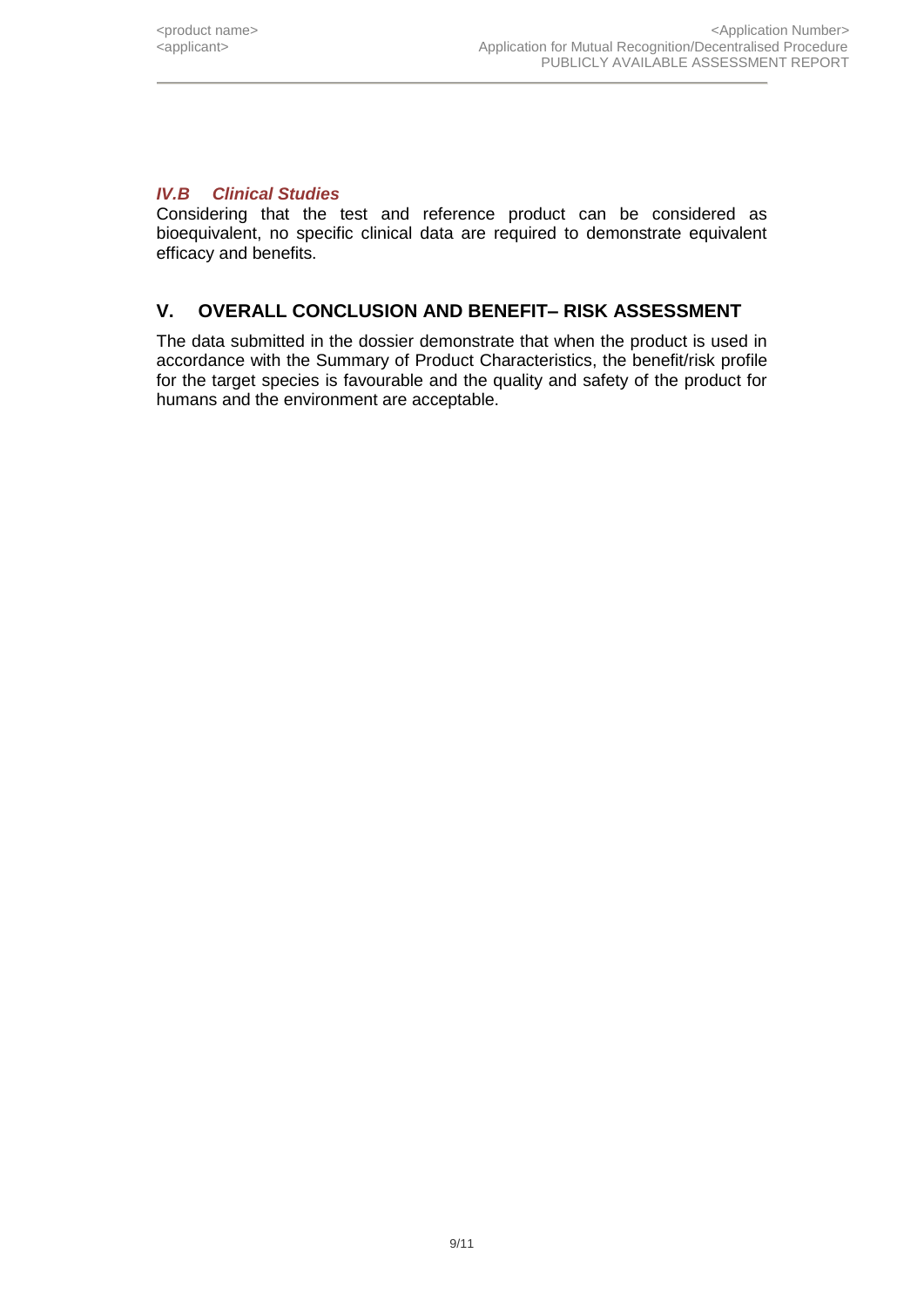## **POST-AUTHORISATION ASSESSMENTS**

The SPC and package leaflet may be updated to include new information on the quality, safety and efficacy of the veterinary medicinal product. The current SPC is available on the veterinary Heads of Agencies website (http://mri.medagencies.org/veterinary/).

This section contains information on significant changes which have been made after the original procedure which are important for the quality, safety or efficacy of the product.

<None>

*or*

*Complete this section for extensions to the same VPA range or defined, significant variations, using the table shown below.* 

*Some examples of significant changes in safety or efficacy data are:*

- *Changes to pharmacokinetic data leading to a change in the SPC*
- *Changes to toxicological data leading to a change in the SPC*
- *Changes to user safety warnings*
- *Changes to ecotoxicological information as given in the SPC or changes to disposal warnings*
- *New residue studies in new target species or tissues*
- *Reassessment of residue data or new studies resulting from changes to MRL*
- *Changes to withdrawal period*
- *Changes to target species*
- *Changes to target species tolerance data leading to change in warnings/precautions for target species*
- *New or changed indications*

*Significant changes in administrative or quality data include any Type II change, which affects the initial report. The following Type IA or IB changes may also apply:*

- *Name of product [Type IA: 2]*
- *Name of active substance [Type IA: 3}*
- *MAH [Type IA: 1]*
- *Composition of the medicinal product [Type IB: 18, Type IA/B: 25, 34, 35, 39]*
- *Container/closure system [Type 1/B: 26, 28, 29, 36, 41, 43]*
- *Method of preparation [Type 1B: 33]*
- *Active substance specification [Type IB: 25]*